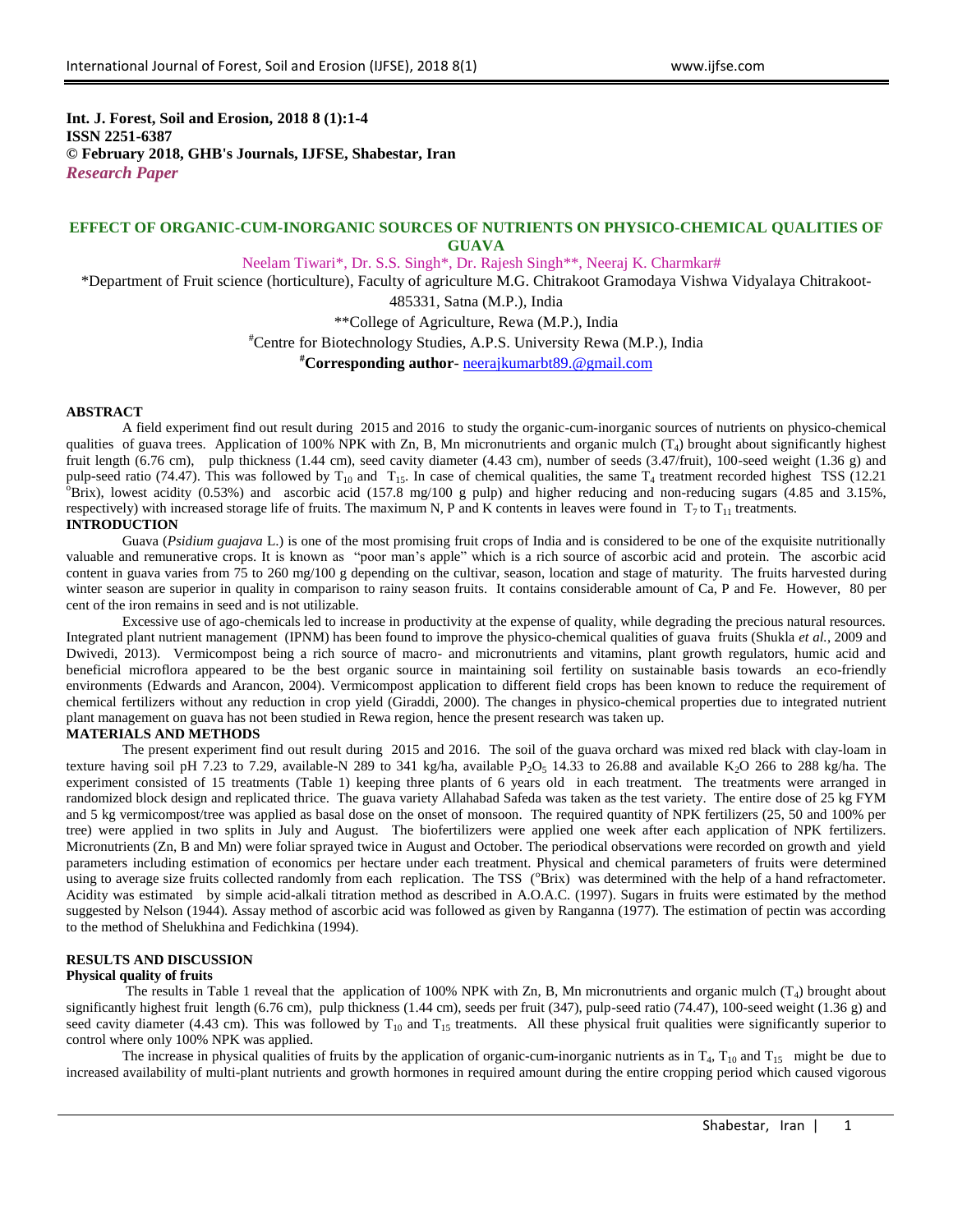vegetative development of the plants and ultimately production of more photosynthates and the nutrient combinations that accelerated the metabolic activities of the plant. Nitrogen positively encouraged the vegetative growth of the plant, phosphorus played an important role in photosynthesis and accumulation of food material. Potassium played an unique role in the carbohydrate and protein synthesis and acted as a catalyst in the formation of more complex substances and in the acceleration of enzyme activity. Improvement in the physical qualities of fruits on account of vermicompost application as in  $T_{15}$  might have attributed to the translocation of nutrients from the soil to the plants and enhanced supply of macro and micro-nutrients during the entire growing season of guava trees. Biofertilizers as in  $T_{10}$  encouraged better growth and accumulated optimum dry matter with the induction of growth hormones, which stimulated cell division, cell elongation; activated the photosynthesis process, as well as energy transformation which in turn caused increase in the physical qualities of guava fruits. Dey *et al.* (2005), Kumar *et al.* (2008), Athani *et al.* (2007 a and b), Dwivedi *et al.* (2010), Agnihotri *et al.* (2013) and Dwivedi (2013) also reported similar results in guava.

#### **Chemical quality of fruits**

The same treatment  $(T_4)$  recorded highest TSS (12.21°Brix), lowest acidity (0.53%) and ascorbic acid (157.8 mg/100 g pulp) and higher reducing and non-reducing sugars (4.85 and 3.15 %, respectively) with increased storage life of fruits (Table 1). Their application significantly influenced the chemical constituents of the guava fruits on account of the fact that applied IPNM treatments contained variable nutrient composition from different sources (FYM, organic mulch, vermicompost and biofertilizers). Their combined functions and nutrient releasing pattern were quite different. As a result, the different IPNM treatments increased some of the fruit qualities and decreased the others. For example the TSS was found higher in case of  $T_{14}$ ,  $T_4$  and  $T_3$  IPNM treatments, whereas ascorbic acid was obtained higher from  $T_1$ ,  $T_2$  and  $T_{13}$ treatments, whereas non-reducing sugar was observed higher from  $T_1$ ,  $T_2$  and  $T_3$ . The acidity of fruits was found lower in treatments  $T_2$ ,  $T_4$ ,  $T_{12}$ and  $T_{14}$ , and higher in many other treatments. Most of these nutrients were found significantly superior to control having only 100% NPK. The improvement in ascorbic acid, total soluble solids, reducing and non-reducing sugars by the application of optimum dose of NPK may be explained by the fact that phosphorus enters into the composition of phospholipids and nucleic acids, the latter combines with proteins and result in the formation of nucleo-proteins which are important constituents of the nuclei of the cells. Potassium acts as a catalyst in the formation of more complex substances and in the acceleration of enzyme activity. These carbohydrates and co-enzymes are beneficial in the improvement of fruit quality. Nitrogen enhanced the uptake of phosphorus and potassium. The chain reactions in these components and beneficial effect of worms which is brought about by mucoses deposit of epidermal cells and coelomic fluids of earthworms, rich in plant growth substances and through rapid mineralization and transformation of plant nutrients in soil and also through the exertion of plant promoting substances, vitamins and amino acid content produced by microorganism of applied biofertilizers might have possibly been the reasons of the improvement in quality of the guava fruits. Similar findings have also been reported by Athani *et al.* (2007), Kumar *et al.* (2009), Shukla *et al.* (2009), Sharma *et al.* (2009) in guava; Katiyar *et al* (2009), Yadav *et al.* (2011) and Binepal *et al.* (2013) in mango.

The maximum increase in TSS content in  $T_4$  treatment could have been due to further synthesis and accumulation of photosynthates in the fruits on the tree. The decrease in acidity was reported to be due to normal respiration and conversion of metabolites into sugar. The total sugar content of fruits increased due to increased supply of multi-nutrients which might be due to more conversion of starch into sugar i.e. quick metabolic transformation of starch into soluble sugars (Agnihotri *et al.*, 2013). The results corroborate with the findings of Athani *et al.* (2007 a, b), Mitra *et al.* (2007), Ram and Pathak (2007), Naik and Babu (2007), Kumar *et al.* (2009), Patel *et al.* (2009), Katiyar *et al.* (2009), Shukla *et al.* (2009), Binepal *et al.* (2013) and Dwivedi (2013) who reported the fruit quality being superior with organic manures applied alone compared to inorganic fertilizers.

### **Leaf analysis**

The total nitrogen, phosphorus and potassium contents in guava leaves were found to be significant due to IPNM treatments. The maximum N, P and K contents in leaves were recorded in  $T_7$  to  $T_{11}$  treatments (Table 1). Such increases in N, P and K contents in leaves may be due to synergistic effect of these applied nutrients which might have contributed to more absorption and translocation of N, P and K nutrients. This has resulted in higher uptake of these nutrients and maintained better harmony between photosynthesis and translocation which ultimately resulted in higher yield. The results of the present findings are in close agreement with those of Athani *et al.* (2007), Khan *et al.* (2007), Naik and Babu (2007), Ram *et al.* (2007), Shukla *et al.* (2009), Dutta *et al.* (2009), Singh *et al.* (2009), Singh *et al.*(2009) and Parihar and Bhadoria (2010).

#### **REFERENCES**

Agnihotri, A.; Tiwari, R. and Singh, O.P. (2013). Effect of crop regulators on growth, yield and quality of guava. *Annals of Plant and Soil Research*, **15**(1): 54-57.

A.O.A.C. (1997). *Official Methods of Analysis* (14th Edn), Association of the Official Analytical Chemists, Washington, D.C.

Athani, S.I.; Praburaj, H.S.; Ustad, A.I.; Swamy, G.S.K.; Patil, P.B. and Kotikal, Y.K. (2007 a). Effect of organic and inorganic fertilizers on growth, leaf, major nutrient and chlorophyll content and yield of guava cv. Sardar. *Acta Horticulturae (ISHS)* **735:** 381-385.

Athani, S.I.; Ustad, A.I.; Praburaj, H.S.; Swamy, G.S.K.; Patil, P.B. and Kotikal, Y.K. (2007 b). Influence of vermicompost on growth, fruit yield and quality of guava cv. Sardar. *Acta Horticulturae (ISHS)***735:** 386-388

Dwivedi, Deepa H.; Rubee Lata and Ram, R.B. (2010). Effect of biofertilizer and organic manures on yield and quality of guava cv. Red fleshed. *The Scientific Temper*, **193:** 193-198.

Dwivedi, Vandana (2013). Effect of integrated nutrient management on yield, quality and economics of guava. *Annals of Plant and Soil Research*, **15**(2): 149-151.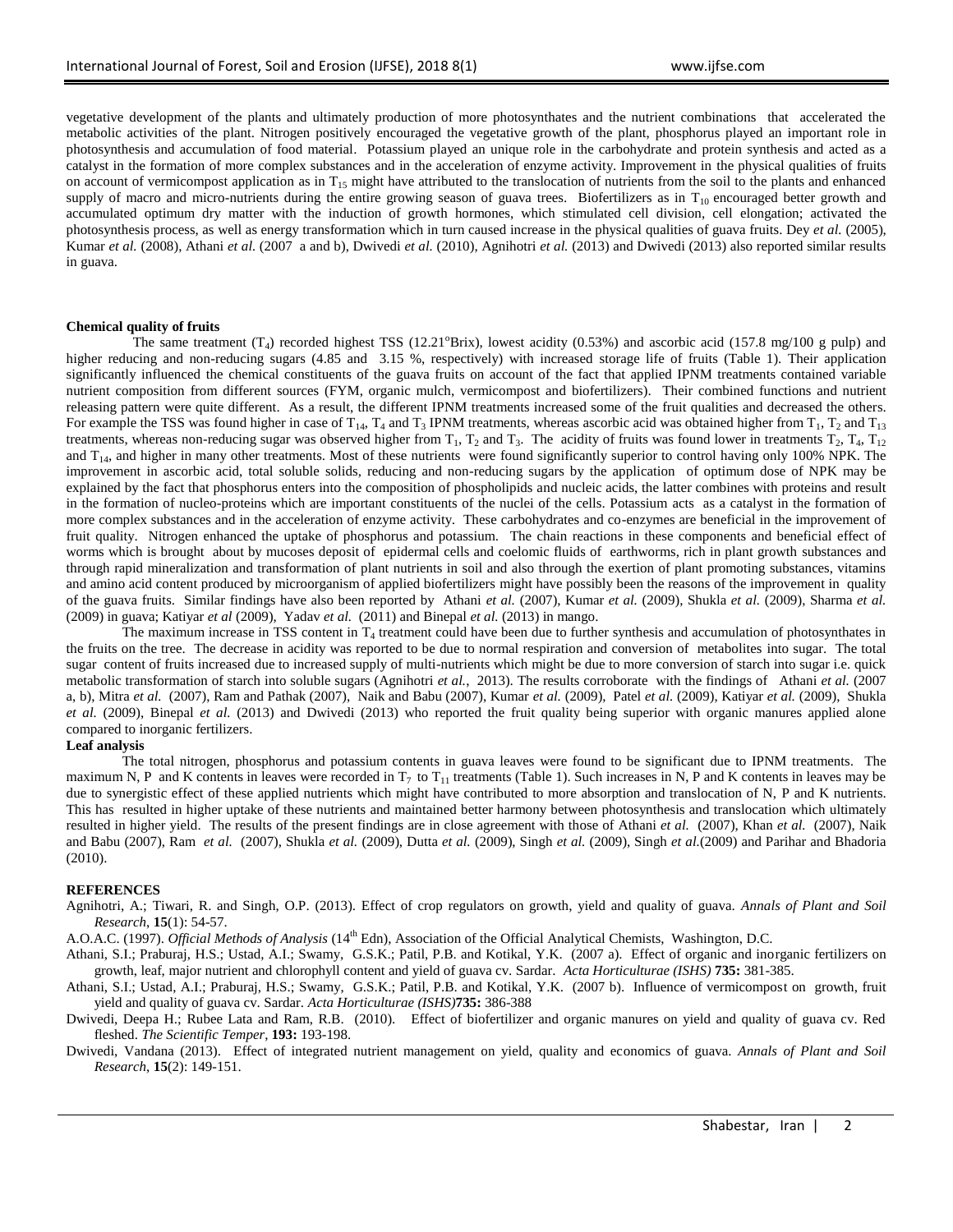- Giraddi, R.S. (2000). Influencing vermicomposting methods on the biodegradation of organic wastes.*Indian Journal of Agricultural Science*, **70**: 663-666.
- Edwards, C.A. and Arancon, N.Q. (2004). Interactions among organic matter, earthworms and microorganisms in promoting plant growth. *Soil Organic Matter in Sustainable Agriculture*, pp. 327-376.
- Khan, M.A. Aariff and Begum, Hamedunnisa (2007). Effect of organic, inorganic and biofertilizer on plant growth and chlorophyll content of acid lime (*Citrus aurantifolia* swingle). *The Asian Journal of Horticulture*, **2**(1): 161-165.
- Kumar, Dinesh; Pandey, V.; Anjaneyulu, K and Nath, Vishal (2009). Optimization of major nutrients for guava yield and quality under east coastal conditions. *Indian Journal of Horticulture,* **66**(1): 18-21.
- Naik, M.H. and Sri Hari Babu, R. (2007). Feasibility of organic farming in guava (*Psidium guajava* L.). *Acta Horticulturae (ISHS)*, **735**: 365-372.
- Nelson, N. (1944). A photometric adoption of the somogui method for the determination of glucose. *Journal of Biological Chemistry*, **153**: 375- 380.
- Neeraj K. Charmkar, Shrikant Kol and Rishabh D. Saket , 2017. "Associational study of fto gene polymorphism with obesity in vindhyan" International Journal of Current Research, 9,( 09), 56902-56905.region",
- Patel, V.B.; Singh, S.K.; Asrey, Ram; Nain, Lata; Singh, A.K. and Singh, Laxman (2009). Microbial and inorganic fertilizers application influenced vegetative growth, yield, leaf, nutrient status and soil microbial biomass in sweet orange cv. Mosambi. *Indian Journal of Horticulture,* **66**: 163-168.
- Padma Shri Mishra, Shrikant Kol, Rashmi Arnold and R.M. Mishra. 2016. Pathogenecity of Dental Caries; Isolation and Antimicrobial Efficacy by Herbal Plants. Int.J.Curr.Microbiol.App.Sci. 5(7): 929-935.
- Ram, R.A. and Pathak, R.K. (2007). Integration of organic farming practices for sustainable production of guava. A case study. *Acta Horticulturae (ISHS),* **735:** 357-363.
- Ranganna, S. (1977). Manual of analysis of fruits and vegetable products. *Tata Mc Graw Hill Publication Company Ltd.,* New Delhi, India.
- Sharma, Akash; Kher, R.; Wall, VX and Baksm, Prashant (2009). Effect of biofertilizers and organic manures on physico-chemical characteristics and soil nutrient composition of guava cv. Sardar. *Journal Research SKUASTJ*, **8**: 150-156.
- Shelukhina, N.P. and Fedichkina, L.G. (1994). A rapid method of quantitative determination of pectin substances. *Acta Bot. Neerl.*, **43**(2): 205- 207.
- Shukla, A.K.; Sarolia, D.K.; Kumari, Bhavana; Kaushik, R.A.; Mahawere, L.N. and Bairwa, H.L. (2009). Evaluation of substrate dynamics for integrated nutrient management under high density planting of guava cv. Sardar . *Indian Journal of Horticulture,* **66**(4): 461-463.
- Yadav, A.K.; Singh, J.K. and Singh, H.K. (2011). Studies on integrated nutrient management in flowering, fruiting, yield and quality of mango cv. Amrapali under high density orcharding. *Indian Journal of Horticulture*, **68**: 453-460.